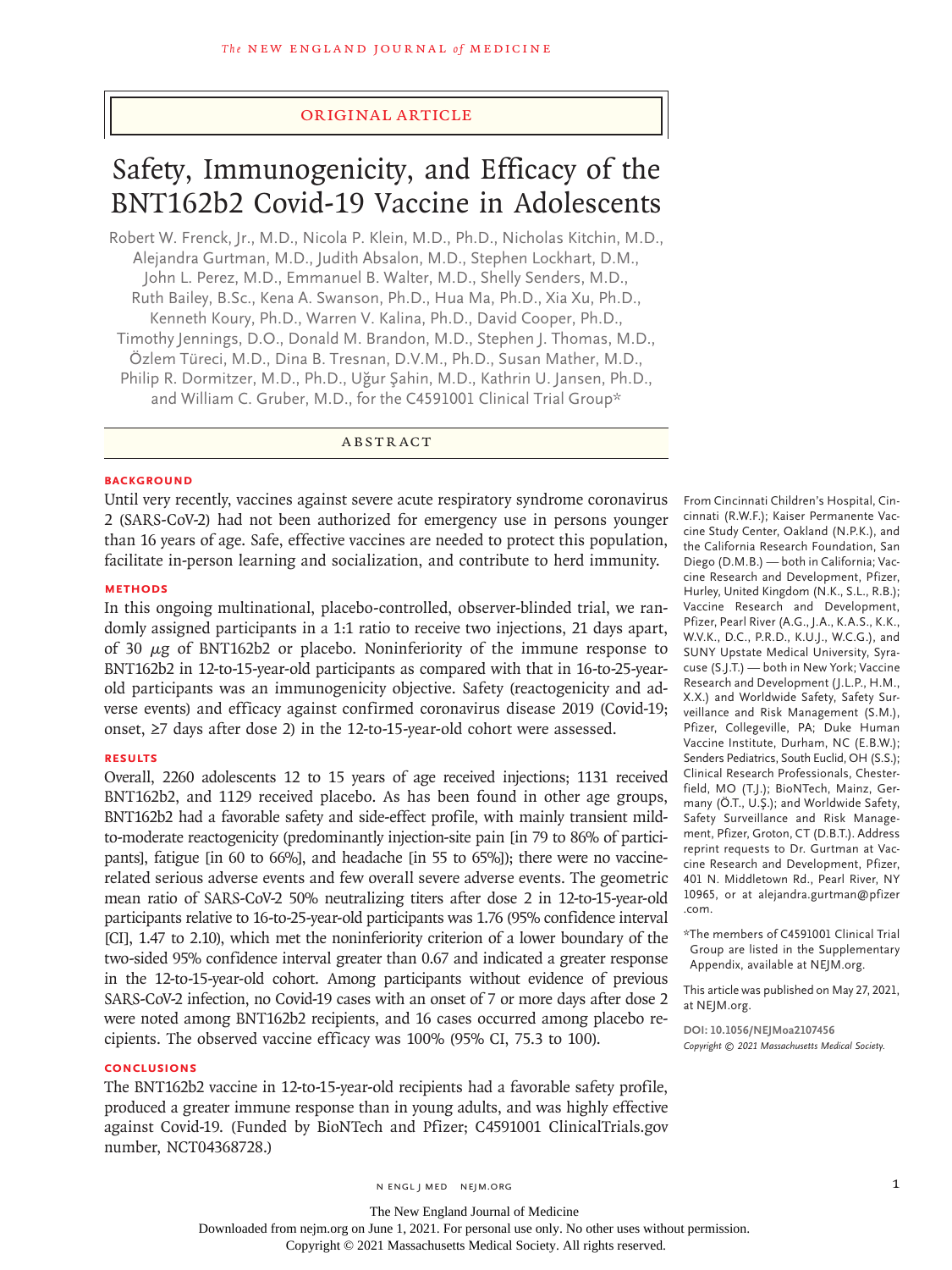S OF MAY 21, 2021, THE CORONAVIRUS<br>disease 2019 (Covid-19) pandemic has<br>caused more than 165 million infections<br>across all ages globally, as well as more than disease 2019 (Covid-19) pandemic has caused more than 165 million infections 3.4 million deaths.<sup>1</sup> BNT162b2 (Pfizer-BioNTech) is a Covid-19 vaccine containing nucleoside-modified messenger RNA encoding the severe acute respiratory syndrome coronavirus 2 (SARS-CoV-2) spike glycoprotein.<sup>2</sup> In healthy adults, two 30- $\mu$ g doses of BNT162b2 elicited high neutralizing titers and robust, antigen-specific CD4+ and CD8+ T-cell responses against SARS-CoV-2.3,4 In the phase 2–3 part of an ongoing global, phase 1–2–3 randomized, controlled trial involving participants 16 years of age or older, BNT162b2 had a favorable safety profile characterized by transient mild-to-moderate injection-site pain, fatigue, and headache and was 95% effective in preventing Covid-19 from 7 days after dose 2.5 On the basis of these findings, BNT162b2 received emergency use authorization from the Food and Drug Administration on December 11, 2020, for Covid-19 prevention in persons 16 years of age or older.<sup>6</sup> On May 10, 2021, the emergency use authorization was expanded to include persons 12 years of age or older on the basis of data presented in this report.<sup>7</sup> Other vaccines against SARS-CoV-2 are authorized for emergency use<sup>1,8-</sup>  $10$ ; however, BNT162b2 is the only one currently authorized for use in persons younger than 16 years of age.

Although children and adolescents generally have milder Covid-19 than adults, severe illness can occur in this population, especially in those with underlying medical conditions.<sup>11</sup> Adolescents may play an important role in SARS-CoV-2 transmission.12,13 Thus, their vaccination may prevent disease and contribute to herd immunity. Furthermore, with immunization of older persons, younger persons account for an increased proportion of Covid-19 infections.<sup>14,15</sup> The pandemic has interrupted the education and social development of students and has simultaneously burdened caregivers.16-18 Safe, efficacious vaccines for younger populations are therefore paramount.

# Methods

## **Objectives, Participants, and Oversight**

We conducted a randomized, placebo-controlled, observer-blinded, phase 3 trial as part of a phase 1–2–3 trial assessing BNT162b2 safety, immunogenicity, and efficacy in healthy persons 12 years of age or older. This report presents findings from 12-to-15-year-old participants enrolled in the United States, including descriptive comparisons of safety between participants in that age cohort and those who were 16 to 25 years of age and an evaluation of the noninferiority of immunogenicity in the 12-to-15-year-old cohort to that in the 16-to-25-year-old cohort. Data were collected through the cutoff date of March 13, 2021.

Eligible participants were healthy or had stable preexisting disease (including hepatitis B, hepatitis C, or human immunodeficiency virus infection). Persons with a previous clinical or virologic Covid-19 diagnosis or SARS-CoV-2 infection, previous coronavirus vaccination, diagnosis of an immunocompromising or immunodeficiency disorder, or treatment with immunosuppressive therapy (including cytotoxic agents and systemic glucocorticoids) were excluded.

The ethical conduct of the trial is summarized in the Supplementary Appendix, available with the full text of this article at NEJM.org. Additional details of the trial are provided in the protocol, available at NEJM.org. Pfizer was responsible for the trial design and conduct, data collection, data analysis, data interpretation, and writing of the manuscript that was submitted. Both Pfizer and BioNTech manufactured the vaccine and placebo. BioNTech was the regulatory sponsor of the trial and contributed to data interpretation and writing of the manuscript. All data were available to the authors, who vouch for their accuracy and completeness and for the adherence of the trial to the protocol.

## **Procedures**

Randomization was conducted with the use of an interactive Web-based response system. Participants were assigned in a 1:1 ratio to receive two intramuscular injections of 30  $\mu$ g of BNT162b2 or placebo (saline) 21 days apart. For evaluation of immediate vaccine-associated reactions, participants were observed in the clinic for 30 minutes after vaccination.

## **Safety**

Safety objectives included the assessment of local or systemic reactogenicity events, which were recorded by the participants in an electronic diary (e-diary) for 7 days after each dose. Unsolicited adverse events (i.e., those reported by the partici-

2 N ENGL J MED NEJM.ORG

The New England Journal of Medicine

Downloaded from nejm.org on June 1, 2021. For personal use only. No other uses without permission.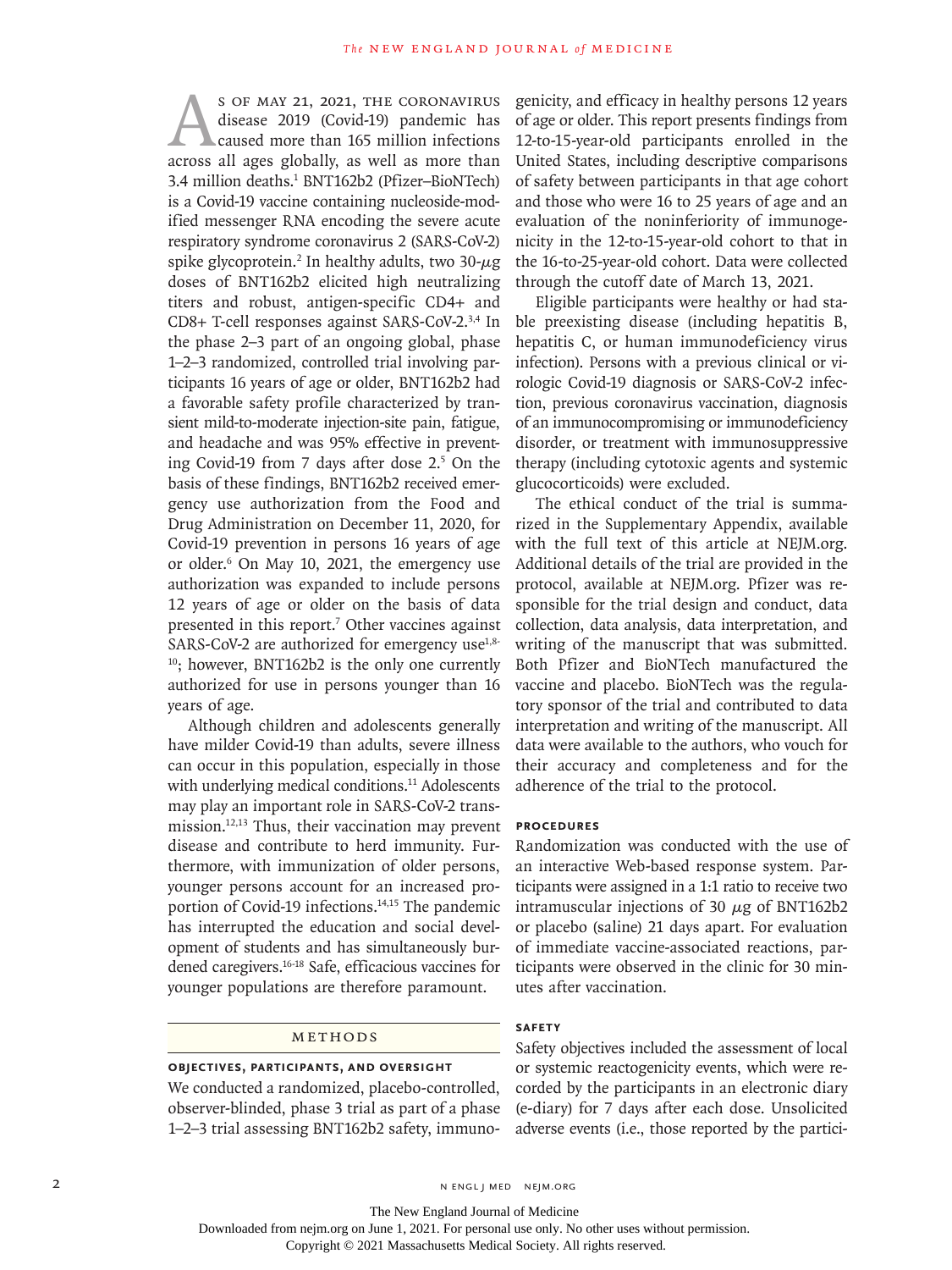pant without e-diary prompting) and serious adverse events were also recorded from receipt of the first dose through 1 month and 6 months after dose 2, respectively.

# **Immunogenicity**

Immunogenicity assessments (SARS-CoV-2 serum neutralization assay and receptor-binding domain [RBD]–binding or S1-binding IgG direct Luminex immunoassays) were performed before vaccination and 1 month after dose 2, as described previously.<sup>3</sup> The immunogenicity objective was to show noninferiority of the immune response to BNT162b2 in 12-to-15-year-old participants as compared with that in 16-to-25 year-old participants. Noninferiority was assessed among participants who had no evidence of previous SARS-CoV-2 infection with the use of the two-sided 95% confidence interval for the geometric mean ratio of SARS-CoV-2 50% neutralizing titers in 12-to-15-year-old participants as compared with 16-to-25-year-old participants 1 month after dose 2. BNT162b2 immunogenicity was evaluated in participants with and those without serologic or virologic evidence of previous SARS-CoV-2 infection. Corresponding end points were the geometric mean SARS-CoV-2 neutralizing titers at baseline (i.e., immediately before receipt of the first injection) and 1 month after dose 2 and geometric mean fold rises (GMFRs) in titers from baseline to 1 month after dose 2.

## **Efficacy**

The efficacy of BNT162b2 against confirmed Covid-19 with an onset 7 or more days after dose 2 was summarized in participants who did not have evidence of previous SARS-CoV-2 infection, as well as in all vaccinated participants. Surveillance for potential Covid-19 cases was undertaken throughout the trial; if acute respiratory illness developed in a participant, the participant was tested for SARS-CoV-2. Methods for identifying SARS-CoV-2 infections and Covid-19 diagnoses are summarized in the Supplementary Appendix.

## **Statistical Analysis**

The safety population included all participants who received at least one dose of BNT162b2 or placebo. The reactogenicity subset included all 16-to-25-year-old participants (those who received participants who underwent randomization and

an e-diary to record reactogenicity events). Safety end points are presented descriptively as counts, percentages, and associated Clopper–Pearson twosided 95% confidence intervals, with adverse events and serious adverse events described according to terms in the *Medical Dictionary for Regulatory Activities*, version 23.1, for each group.

Immunogenicity was assessed in a random subset of participants in each age cohort with the use of a simple random-sample selection procedure. For immunogenicity assessments, all participants in both age cohorts were from U.S. sites. The dose 2 immunogenicity population that could be evaluated included participants who underwent randomization and received two BNT162b2 doses in accordance with the protocol, received dose 2 within the prespecified window (19 to 42 days after dose 1), had at least one valid and determinate immunogenicity result from a blood sample obtained within 28 to 42 days after dose 2, and had no major protocol deviations. Noninferiority of the immune response to BNT162b2 in 12-to-15-year-old participants as compared with that in 16-to-25-yearold participants was assessed on the basis of the geometric mean ratio of SARS-CoV-2 50% neutralizing titers. A sample of 225 BNT162b2 recipients who could be evaluated (or 280 BNT162b2 recipients overall) in each age cohort was estimated to provide 90.8% power for declaring noninferiority (defined as a lower limit of the 95% confidence interval for the geometric mean ratio of >0.67). A testing laboratory supply limitation of the qualified viral lot used for assay validation and clinical testing resulted in the trial having fewer participants than anticipated for the immunogenicity analyses. Calculations of the geometric mean ratios, geometric mean titers, and GMFRs are described in the Supplementary Appendix.

12-to-15-year-old participants and a subset of evaluated included all eligible 12-to-15-year-old Although the formal evaluation of efficacy was to be based on the overall results obtained across all age cohorts, the statistical analysis plan specified that descriptive efficacy summaries would be provided for each age cohort (the stratification factor). The efficacy analysis for the 12-to-15-year-old cohort was planned as a descriptive analysis because the number of cases that would occur in the age subgroups was unknown. The efficacy population that could be

n engl j med nejm.org 3

The New England Journal of Medicine

Downloaded from nejm.org on June 1, 2021. For personal use only. No other uses without permission.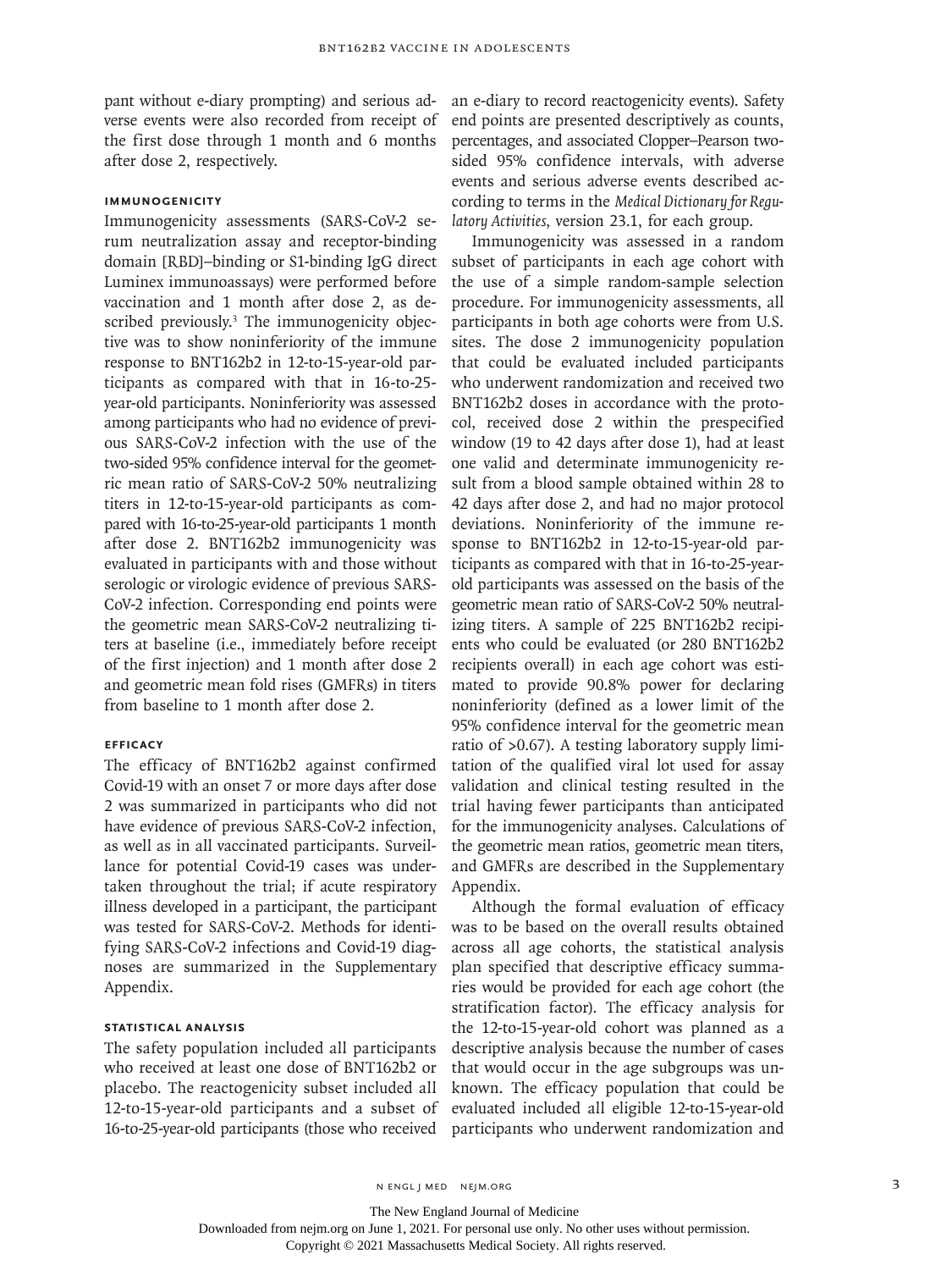

#### **The NEW ENGLAND JOURNAL of MEDICINE**

4 n engl j med nejm.org nejm.org neighborhood in the negative media in the negative media in the negative media in the negative media in the negative media in the negative media in the negative media in the negative media

The New England Journal of Medicine Downloaded from nejm.org on June 1, 2021. For personal use only. No other uses without permission.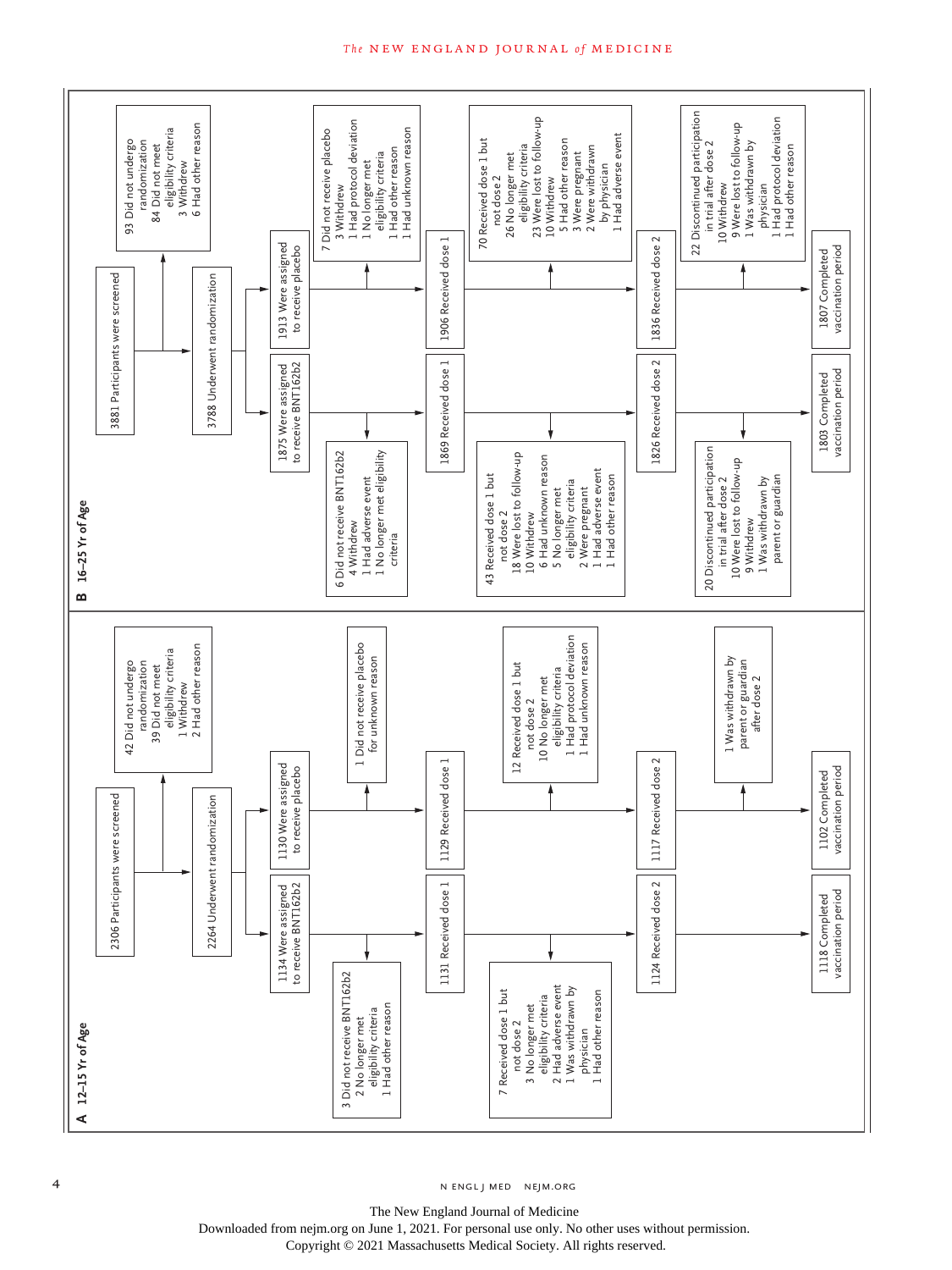## **Figure 1 (facing page). Screening, Randomization, and Vaccine and Placebo Administration.**

Participants who received dose 1 but not dose 2 could continue to be evaluated for safety. Participants were considered to have completed the vaccination period if they had completed the follow-up visit 1 month after dose 2 as of the data-cutoff date. As of the data-cutoff date, some participants had not yet completed their 1-month follow-up visit after dose 2. Some participants became eligible for a vaccine according to local or national recommendations before the 1-month follow-up visit after dose 2. These participants could choose to be made aware of their randomly assigned injection, and those who had received placebo could then choose to receive BNT162b2. Participants who had originally received placebo and chose to receive BNT162b2 as part of the trial would then follow a different visit schedule.

received two doses of BNT162b2 or placebo, received dose 2 within the prespecified window (19 to 42 days after dose 1), and had no major protocol deviations. The all-available efficacy population included all participants who received one or two doses. Vaccine efficacy was defined as 100×(1−IRR), where IRR is the ratio of the rate of a first confirmed Covid-19 illness in the BNT162b2 group to the corresponding rate in the placebo group. Two-sided Clopper–Pearson 95% confidence intervals were calculated (not adjusted for multiple comparisons). Because the number of participants who reported symptoms but were missing a valid polymerase-chain-reaction test result was small, data for these participants were not imputed in the analysis.

## **RESULTS**

# **Participants**

Between October 15, 2020, and January 12, 2021, a total of 2306 adolescents 12 to 15 years of age were screened for inclusion, and 2264 underwent randomization across 29 U.S. sites; 2260 participants received injections, with 1131 receiving BNT162b2 and 1129 receiving placebo (Fig. 1). More than 97% of the BNT162b2 recipients received dose 2. In the reactogenicity subset, all the 12-to-15-year-old participants were from the United States and the 16-to-25-year-old participants were recruited globally (Table 1). Although documented previous Covid-19 was an exclusion criterion, approximately 5% of the participants were SARS-CoV-2–positive at baseline, possibly because of previous asymptomatic infection. In the immunogenicity subset, all the participants in both age cohorts were from the United States. Among the 2260 participants who were 12 to 15 years of age, 51% were male, 86% were White, and 12% were Hispanic or Latinx. Overall, 1308 participants (58%) had at least 2 months of follow-up after their second vaccine dose. The trial populations are summarized in Table S1 in the Supplementary Appendix.

## **Safety**

# *Reactogenicity*

In both age cohorts, BNT162b2 recipients reported more local and systemic events than placebo recipients (Fig. 2). Local and systemic events were generally mild to moderate in severity, reported at similar frequencies in both age cohorts, and typically resolved within 1 or 2 days. In both age cohorts, injection-site pain was the most common local reaction. Severe injection-site pain after any BNT162b2 dose was reported in 1.5% of 12-to-15-year-old participants and in 3.4% of 16-to-25-year-old participants; no severe pain was reported after placebo administration.

In both age cohorts, headache and fatigue were the most frequently reported systemic events. After BNT162b2 injection, severe headache and severe fatigue were reported in a lower percentage of 12-to-15-year-old participants than of 16-to-25-year-old participants. Fever (oral body temperature, ≥38°C) occurred after dose 2 of BNT162b2 in 20% of 12-to-15-year-old recipients and in 17% of 16-to-25-year-old recipients. The use of antipyretic agents was slightly more frequent among BNT162b2 recipients who were 12 to 15 years of age than among those who were 16 to 25 years of age (37% vs. 32% after dose 1, and 51% vs. 46% after dose 2). Fever with a temperature higher than 40°C occurred in 1 (0.1%) of the 12-to-15-year-old participants 1 day after BNT162b2 dose 1. In general, systemic events were reported more often after BNT162b2 dose 2 than after dose 1. No differences in reactogenicity were noted between participants who were SARS-CoV-2–positive at baseline and those who were SARS-CoV-2–negative at baseline (Fig. S1).

## *Adverse Events*

Among 12-to-15-year-old participants, adverse events occurring from dose 1 through 1 month after dose 2 were reported by 6% of BNT162b2

The New England Journal of Medicine

Downloaded from nejm.org on June 1, 2021. For personal use only. No other uses without permission.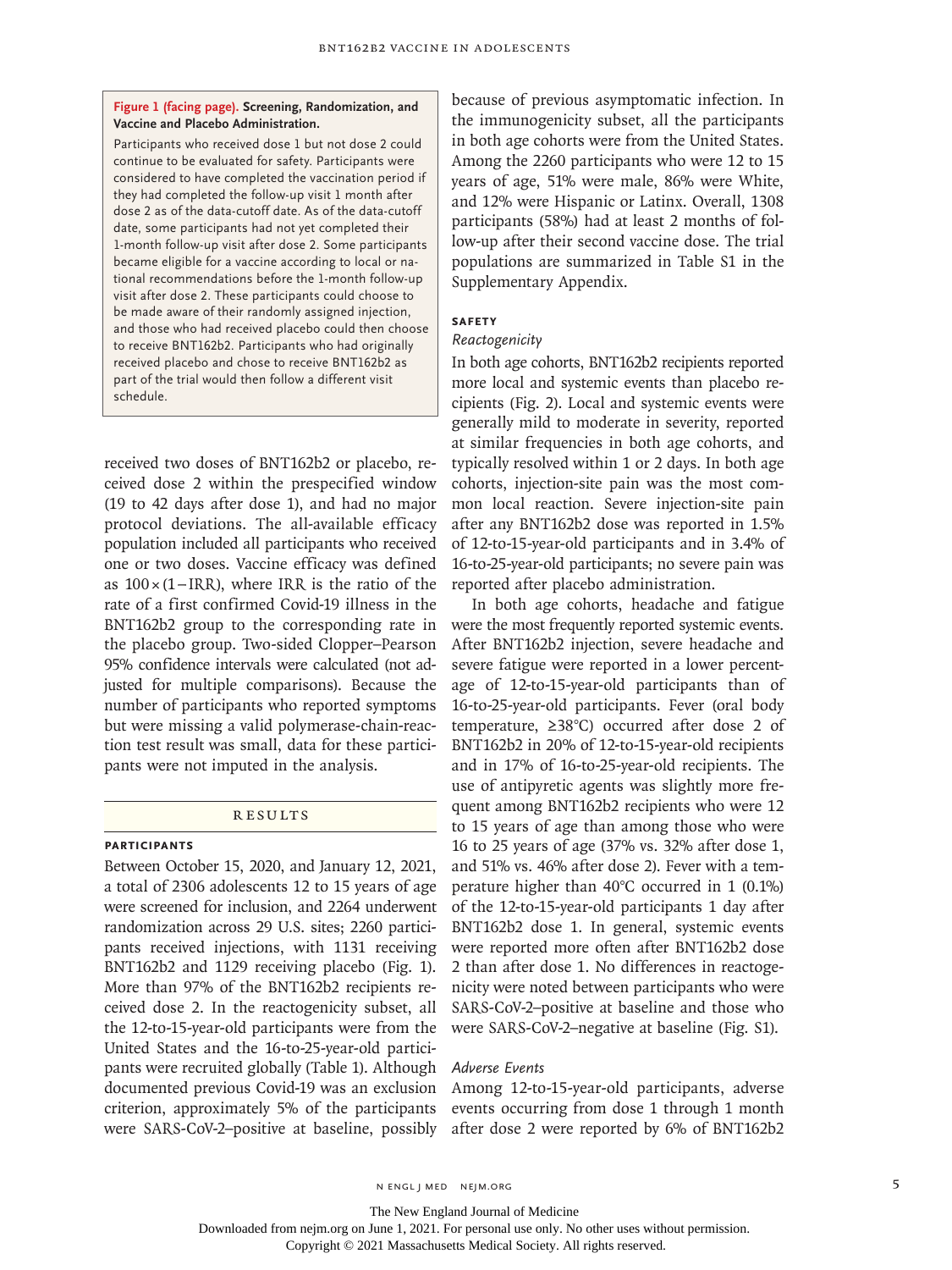| Table 1. Demographic Characteristics of the Participants.* |                              |                             |                              |                             |  |  |  |  |  |
|------------------------------------------------------------|------------------------------|-----------------------------|------------------------------|-----------------------------|--|--|--|--|--|
| Characteristic                                             | <b>BNT162b2</b>              |                             | Placebo                      |                             |  |  |  |  |  |
|                                                            | $12 - 15$ Yr<br>$(N = 1131)$ | $16 - 25$ Yr<br>$(N = 537)$ | $12 - 15$ Yr<br>$(N = 1129)$ | $16 - 25$ Yr<br>$(N = 561)$ |  |  |  |  |  |
| Male sex — no. $(\%)$                                      | 567 (50.1)                   | 255 (47.5)                  | 585 (51.8)                   | 269 (48.0)                  |  |  |  |  |  |
| Race or ethnic group - no. (%) +                           |                              |                             |                              |                             |  |  |  |  |  |
| White                                                      | 971 (85.9)                   | 445 (82.9)                  | 962 (85.2)                   | 466 (83.1)                  |  |  |  |  |  |
| <b>Black or African American</b>                           | 52(4.6)                      | 47 (8.8)                    | 57 (5.0)                     | 50 (8.9)                    |  |  |  |  |  |
| American Indian or Alaska<br><b>Native</b>                 | 4(0.4)                       | 7(1.3)                      | 3(0.3)                       | 1(0.2)                      |  |  |  |  |  |
| Asian                                                      | 72 (6.4)                     | 22 (4.1)                    | 71(6.3)                      | 21(3.7)                     |  |  |  |  |  |
| Native Hawaiian or other<br>Pacific Islander               | 3(0.3)                       | 3(0.6)                      | $\mathbf 0$                  | 1(0.2)                      |  |  |  |  |  |
| Multiracial                                                | 23(2.0)                      | 12(2.2)                     | 29(2.6)                      | 19(3.4)                     |  |  |  |  |  |
| Not reported                                               | 6(0.5)                       | 1(0.2)                      | 7(0.6)                       | 3(0.5)                      |  |  |  |  |  |
| Hispanic or Latinx ethnic group -<br>no. (%)†              |                              |                             |                              |                             |  |  |  |  |  |
| Hispanic or Latinx                                         | 132 (11.7)                   | 112 (20.9)                  | 130(11.5)                    | 105(18.7)                   |  |  |  |  |  |
| Non-Hispanic or non-Latinx                                 | 997 (88.2)                   | 423 (78.8)                  | 996 (88.2)                   | 456 (81.3)                  |  |  |  |  |  |
| Not reported                                               | 2(0.2)                       | 2(0.4)                      | 3(0.3)                       | $\mathbf 0$                 |  |  |  |  |  |
| Country - no. $(%)$                                        |                              |                             |                              |                             |  |  |  |  |  |
| Argentina                                                  | $\mathbf{0}$                 | 20(3.7)                     | $\mathbf{0}$                 | 28(5.0)                     |  |  |  |  |  |
| Brazil                                                     | $\mathbf 0$                  | 24(4.5)                     | $\mathbf{0}$                 | 19(3.4)                     |  |  |  |  |  |
| Germany                                                    | $\mathbf{0}$                 | 11(2.0)                     | $\pmb{0}$                    | 20(3.6)                     |  |  |  |  |  |
| South Africa                                               | 0                            | 34(6.3)                     | 0                            | 45 (8.0)                    |  |  |  |  |  |
| Turkey                                                     | $\mathbf 0$                  | 12(2.2)                     | $\mathbf 0$                  | 15(2.7)                     |  |  |  |  |  |
| <b>United States</b>                                       | 1131 (100)                   | 436 (81.2)                  | 1129 (100)                   | 434 (77.4)                  |  |  |  |  |  |
| Age at vaccination - yr                                    |                              |                             |                              |                             |  |  |  |  |  |
| Mean                                                       | $13.6 \pm 1.11$              | $19.4 \pm 3.26$             | $13.6 \pm 1.11$              | $19.6 \pm 3.33$             |  |  |  |  |  |
| Median (range)                                             | $14.0(12-15)$                | $18.0(16-25)$               | $14.0(12-15)$                | $19.0(16-25)$               |  |  |  |  |  |
| Baseline SARS-CoV-2 status - no.<br>(%):                   |                              |                             |                              |                             |  |  |  |  |  |
| Positive                                                   | 46(4.1)                      | 30(5.6)                     | 47(4.2)                      | 34(6.1)                     |  |  |  |  |  |
| Negative                                                   | 1028 (90.9)                  | 497 (92.6)                  | 1023 (90.6)                  | 522 (93.0)                  |  |  |  |  |  |
| Missing                                                    | 57 (5.0)                     | 10(1.9)                     | 59 (5.2)                     | 5(0.9)                      |  |  |  |  |  |

\* Plus–minus values are means ±SD. Results are for the reactogenicity subset of the safety population, which included all participants in the 12-to-15-year-old cohort and a subset of participants in the 16-to-25-year-old cohort. Percentages may not total 100 because of rounding.

† Race and ethnic group were reported by the participants.

‡ A positive severe acute respiratory syndrome coronavirus 2 (SARS-CoV-2) status required a positive N-binding antibody result at vaccination visit 1, a positive nucleic acid amplification test (NAAT) result at vaccination visit 1, or a medical history of coronavirus disease 2019 (Covid-19).

and placebo recipients; slightly more BNT162b2 recipients than placebo recipients reported related adverse events (3% vs. 2%) (Table S2). Among 16-to-25-year-old BNT162b2 recipients, 11% reported any adverse event and 6% had vaccine-

related adverse events. Among BNT162b2 recipients, severe adverse events were reported in 0.6% of those who were 12 to 15 years of age and in 1.7% of those who were 16 to 25 years of age.

One BNT162b2 recipient in the 12-to-15-year-

The New England Journal of Medicine Downloaded from nejm.org on June 1, 2021. For personal use only. No other uses without permission.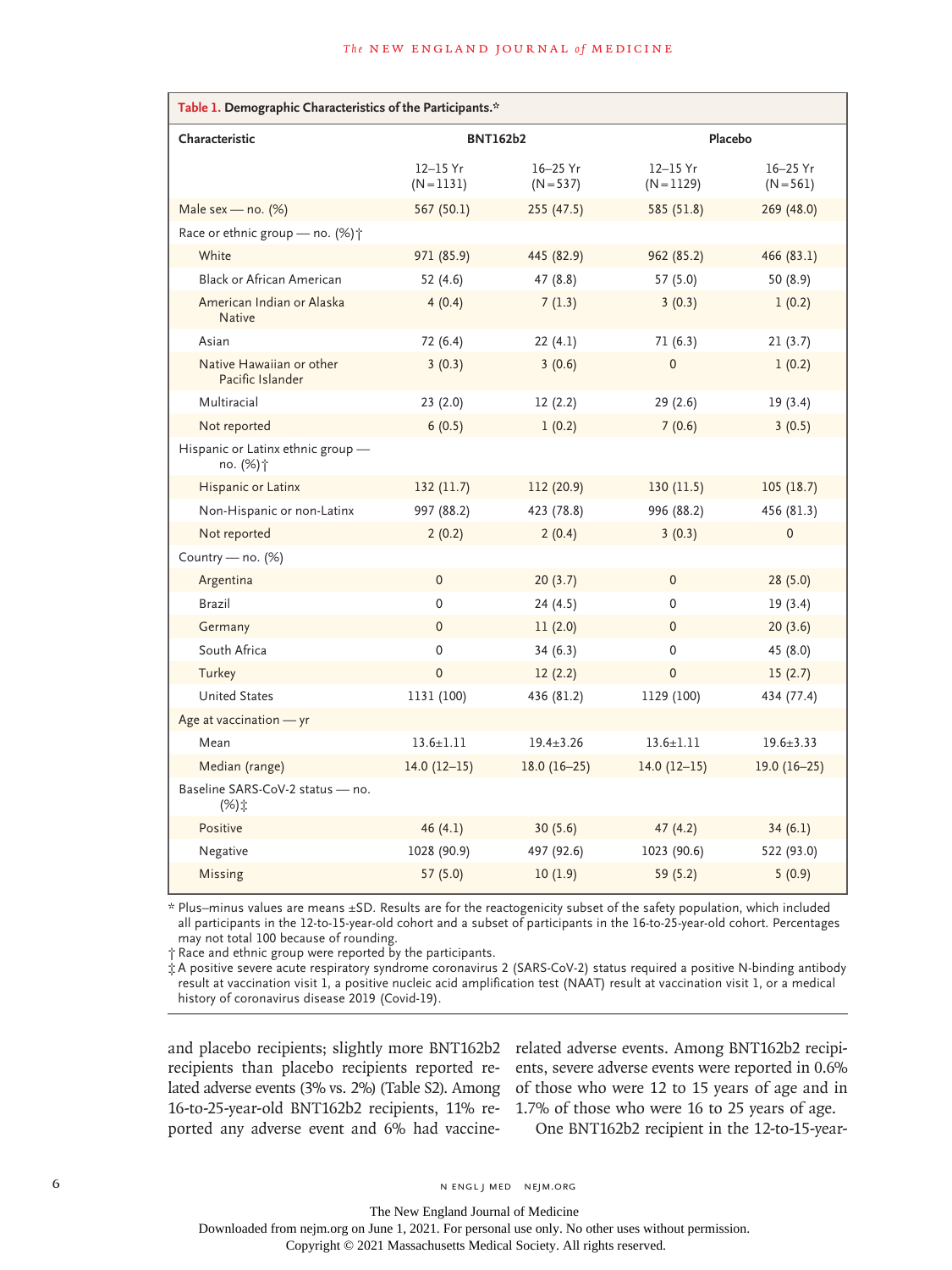old cohort discontinued vaccination because of a vaccine-related adverse event: a temperature greater than 40°C (described above) in a 14-year-old boy who was SARS-CoV-2–negative at baseline, had no reported medical history, and had no other symptoms. He received BNT162b2 dose 1 and had fever (temperature, 40.4°C) 1 day after vaccination, which resolved 2 days later. The participant did not receive dose 2 but remained in the trial for safety follow-up. One BNT162b2 recipient in the 16-to-25-year-old cohort discontinued vaccination because of severe vaccine-related injection-site pain and headache, both of which were reported 1 day after dose 1 and resolved within 1 day. Lymphadenopathy was reported in 9 of 1131 BNT162b2 recipients (0.8%) and in 2 of 1129 placebo recipients (0.2%) who were 12 to 15 years of age, as compared with in 1 of 536 BNT162b2 recipients (0.2%) and in no placebo recipients who were 16 to 25 years of age. Appendicitis was reported in 2 participants: 1 BNT162b2 recipient in the 16-to-25-year-old cohort and 1 placebo recipient in the 12-to-15-year-old cohort. No thromboses or hypersensitivity adverse events or vaccine-related anaphylaxis was seen. Few participants in any cohort (≤0.4% through 1 month after dose 2) had serious adverse events, and none were considered by the investigators to have been vaccine-related. No deaths were reported.

## **Immunogenicity**

The immune response to BNT162b2 in 12-to-15 year-old adolescents was noninferior to that observed in 16-to-25-year-old young adults. The geometric mean ratio of the BNT162b2 neutralizing geometric mean titer in 12-to-15-year-old participants to that in 16-to-25-year-old participants 1 month after dose 2 was 1.76 (95% confidence interval [CI], 1.47 to 2.10) (Table 2), which met the noninferiority criterion (i.e., a lower boundary of the two-sided 95% confidence interval of >0.67). The lower boundary of the twosided 95% confidence interval for the geometric mean ratio was greater than 1, indicating a greater response in adolescents than in young adults.

Among all participants regardless of serologic evidence of previous SARS-CoV-2 infection, the serum-neutralizing geometric mean titer 1 month after BNT162b2 dose 2 was 1283.0 in the 12-to-15-year-old cohort and 730.8 in the 16-to-25-yearold cohort (Fig. S2). The corresponding geometric mean titers at 1 month among placebo recipients were 15.1 and 10.7. Substantial increases in the 50% neutralizing titer from baseline were observed, with GMFRs from baseline to 1 month after dose 2 of 118.3 among 12-to-15-year-old participants and 71.2 among 16-to-25-year-old participants. The corresponding GMFRs among placebo recipients were 1.4 and 1.1.

## **Efficacy**

Among the 1983 participants in the 12-to-15 year-old cohort who could be evaluated and did not have evidence of previous SARS-CoV-2 infection, no cases of Covid-19 with an onset of 7 or more days after dose 2 were observed among BNT162b2 recipients and 16 cases were observed among placebo recipients, which corresponded to an observed vaccine efficacy of 100% (95% CI, 75.3 to 100) (Table 3). Similarly, in the group that included all 2229 participants in the 12-to-15 year-old cohort who could be evaluated, regardless of whether they had evidence of previous SARS-CoV-2 infection, vaccine efficacy from 7 days after dose 2 was 100% (95% CI, 78.1 to 100), with no Covid-19 cases observed among BNT162b2 recipients and 18 cases observed among placebo recipients. After dose 1 and before dose 2, there were 3 Covid-19 cases noted (within 11 days after dose 1) among BNT162b2 recipients, as compared with 12 cases among placebo recipients (vaccine efficacy, 75%; 95% CI, 7.6 to 95.5) (Table S3). No cases of severe Covid-19 were observed in this age cohort.

# Discussion

A two-dose regimen of 30 μg of BNT162b2 administered 21 days apart to adolescents 12 to 15 years of age was safe and immunogenic and resulted in an observed vaccine efficacy of 100% against Covid-19 from 7 days after dose 2. BNT162b2 elicited a high immune response in adults,3 which translated to a 95% vaccine efficacy among participants in the phase 2–3 trial who were 16 years of age or older.<sup>5</sup> Noninferiority of immunogenicity in 12-to-15-year-old adolescents, as shown in our trial, was initially planned as the primary assessment of vaccine effectiveness through "immunobridging," an approach in which the effectiveness of a vaccine is inferred from immunogenicity data. The efficacy analysis was descriptive because a sufficient number of Covid-19 cases was not anticipated. However,

The New England Journal of Medicine

Downloaded from nejm.org on June 1, 2021. For personal use only. No other uses without permission.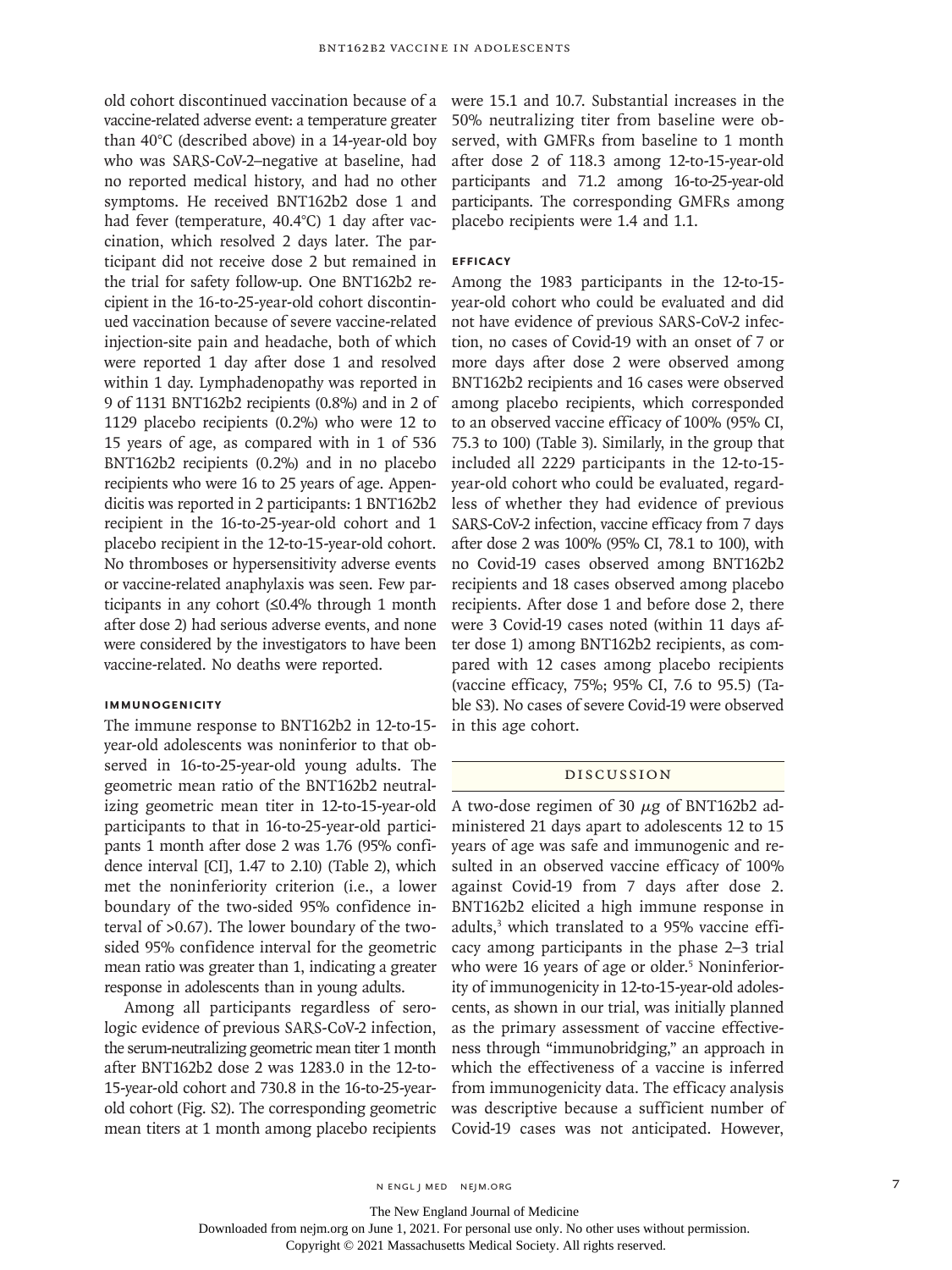

8 N ENGL J MED NEJM.ORG

The New England Journal of Medicine Downloaded from nejm.org on June 1, 2021. For personal use only. No other uses without permission. Copyright © 2021 Massachusetts Medical Society. All rights reserved.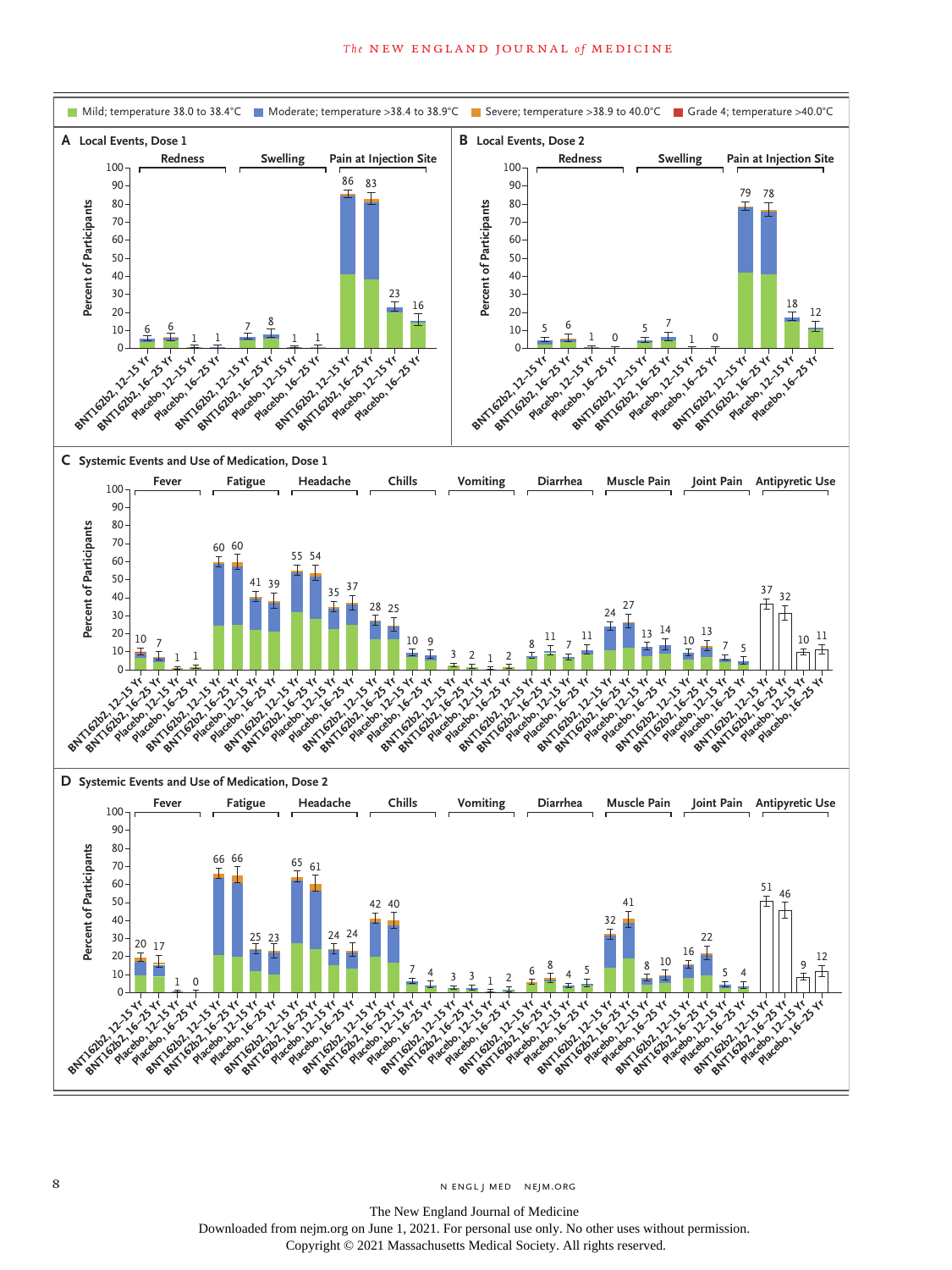## **Figure 2 (facing page). Local Reactions and Systemic Events Reported within 7 Days after Administration of BNT162b2 or Placebo.**

The results shown are for the reactogenicity subset of the safety population, which included all participants in the 12-to-15-year-old cohort and the subset of participants in the 16-to-25-year-old cohort who had electronic diary data available. Pain at the injection site was graded as mild (does not interfere with activity), moderate (interferes with activity), severe (prevents daily activity), or grade 4 (led to an emergency department visit or hospitalization). Redness and swelling were graded as mild (>2.0 to 5.0 cm in diameter), moderate (>5.0 to 10.0 cm in diameter), severe (>10.0 cm in diameter), or grade 4 (necrosis or exfoliative dermatitis for redness and necrosis for swelling). Fever categories are designated in the key. Fatigue, headache, chills, new or worsened muscle pain, and new or worsened joint pain were graded as mild (does not interfere with activity), moderate (some interference with activity), or severe (prevents daily routine activity). Vomiting was graded as mild (one or two times in 24 hours), moderate (more than two times in 24 hours), or severe (requires intravenous hydration), and diarrhea as mild (two or three loose stools in 24 hours), moderate (four or five loose stools in 24 hours), or severe (six or more loose stools in 24 hours). Grade 4 for all systemic events indicated an emergency department visit or hospitalization. I bars indicate 95% confidence intervals. The numbers above the I bars are the overall percentages of the participants in each group who reported the specified local reaction or systemic event. No participant had a grade 4 local reaction. With regard to systemic events, there was one incident of fever with a temperature higher than 40°C in a 12-to-15-year-old participant after dose 1 of BNT162b2.

given the number of cases and the precision of vaccine efficacy estimates, the vaccine efficacy in this trial provides a high level of certainty about the efficacy results. The lower limit of the 95% confidence interval for vaccine efficacy, which was greater than 75%, provides substantial evidence of efficacy in this age group and is consistent with the high efficacy previously reported in participants 16 years of age or older.<sup>5</sup> Although BNT162b2 is a two-dose regimen, early protection after a single dose has been reported in clinical trials and on the basis of realworld data.<sup>5,19,20</sup> It is reassuring that early protection is also observed in this age group, given the important public health implications for pandemic control.

Evaluation of BNT162b2 in younger adolescents was undertaken for several reasons. The incidence of Covid-19 is reported to be higher among 12-to-17-year-old adolescents than among younger children.<sup>21</sup> In addition, children, especially from low-income families, have been negatively affected by the lack of in-person learning during the pandemic.17,18 Therefore, a demonstration of efficacy and safety in 12-to-15-year-old adolescents is important in order to expand the emergency use authorization to include children 12 years of age or older and make a critical step toward achieving herd immunity. Finally, the favorable safety and side-effect profile and high efficacy, along with the acceptable risk-to-benefit ratio in ado-

**Table 2. SARS-CoV-2 Serum Neutralization Assay Results 1 Month after Dose 2 of BNT162b2 among Participants without Evidence of Infection.\* No. of Geometric Mean 50% Neutralizing Geometric Mean Ratio (95% CI),**

| Age Group | Participants | Titer (95% CI);        | 12 to 15 Yr vs. 16 to 25 Yr: |
|-----------|--------------|------------------------|------------------------------|
| 12–15 yr  | 190          | 1239.5 (1095.5-1402.5) | $1.76(1.47-2.10)$            |
| 16–25 yr  | 170          | 705.1 (621.4–800.2)    |                              |

\* Results are for the subset of participants in the dose 2 immunogenicity population that could be evaluated (i.e., participants who underwent randomization and received two BNT162b2 doses in accordance with the protocol, received dose 2 within the prespecified window, had at least one valid and determinate immunogenicity result from a blood sample obtained within 28 to 42 days after dose 2, and had no major protocol deviations) who had no evidence of previous SARS-CoV-2 infection. Participants without evidence of previous infection were those who had no serologic or virologic evidence (up to 1 month after receipt of the last dose) of past SARS-CoV-2 infection (i.e., N-binding antibody [serum] negative at vaccination visit 1 and SARS-CoV-2 not detected by NAAT [nasal swab] at vaccination visits 1 and 2) and had negative NAAT results (nasal swab) at any unscheduled visit up to 1 month after dose 2.

† Geometric mean titers and two-sided 95% confidence intervals were calculated by exponentiating the mean logarithm of the titers and the corresponding confidence intervals (based on the Student's t distribution). Assay results below the lower limit of quantitation were set to 0.5 times the lower limit of quantitation.

‡ The geometric mean ratio and two-sided 95% confidence intervals were calculated by exponentiating the mean difference of the logarithms of the titers (the 12-to-15-year-old cohort minus the 16-to-25-year-old cohort) and the corresponding confidence intervals (based on the Student's t distribution). The noninferiority criterion was met, since the lower boundary of the two-sided confidence interval for the geometric mean ratio was greater than 0.67.

n engl j med nejm.org 9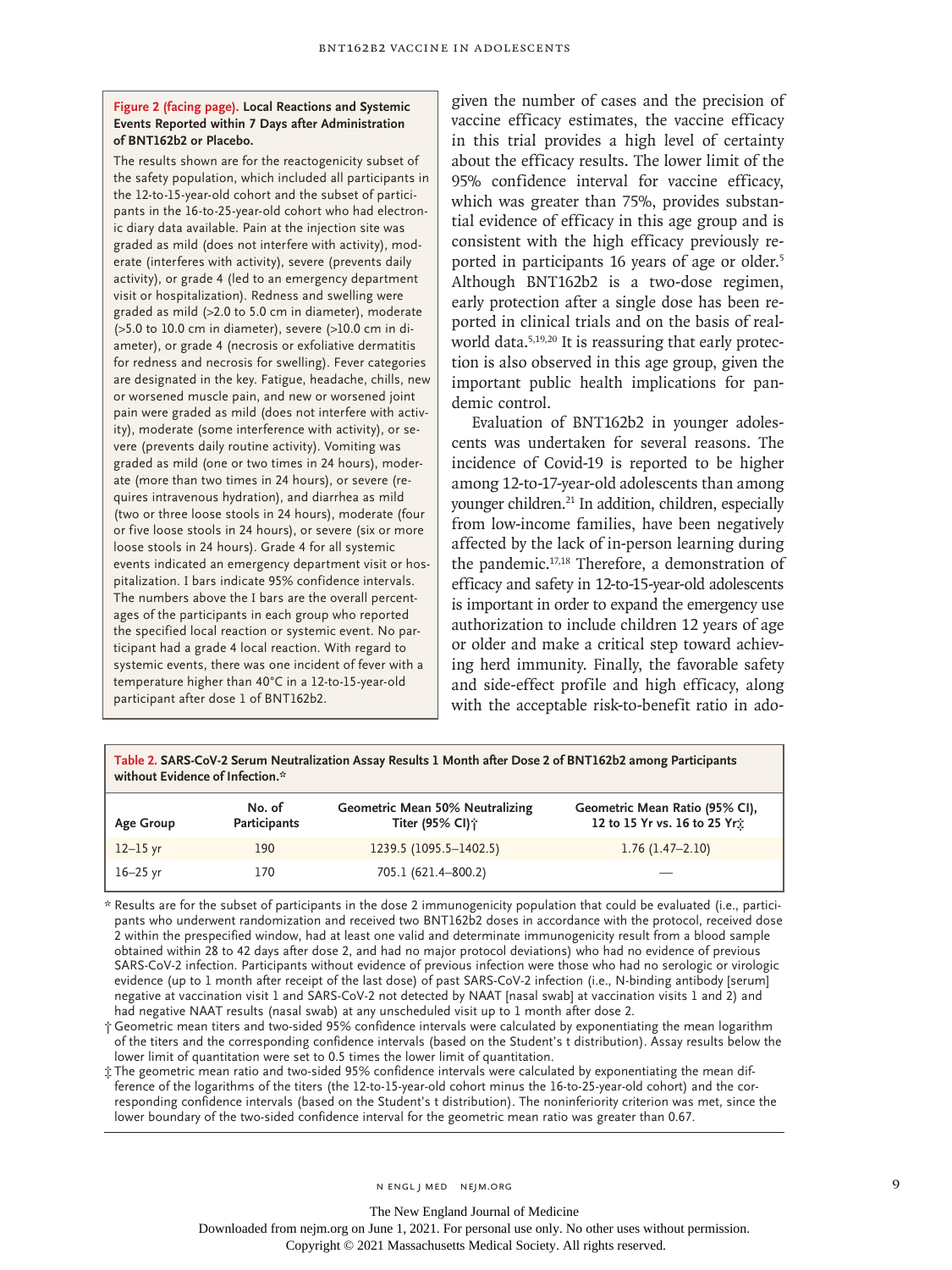| Table 3. Vaccine Efficacy against Covid-19 in Participants 12 to 15 Years of Age.*                                           |                                                 |                                    |                                                 |                                         |                                 |  |  |  |  |
|------------------------------------------------------------------------------------------------------------------------------|-------------------------------------------------|------------------------------------|-------------------------------------------------|-----------------------------------------|---------------------------------|--|--|--|--|
| Efficacy End Point;                                                                                                          | <b>BNT162b2</b>                                 |                                    | Placebo                                         |                                         | % Vaccine Efficacy<br>(95% CI): |  |  |  |  |
|                                                                                                                              | No. of Participants<br>with Event/<br>Total No. | Surveillance Time<br>(No. at Risk) | No. of Participants<br>with Event/<br>Total No. | Surveillance Time<br>(No. at Risk) $\P$ |                                 |  |  |  |  |
| Covid-19 occurrence at least<br>7 days after dose 2 in par-<br>ticipants without evidence of<br>previous infection           | 0/1005                                          | 0.154(1001)                        | 16/978                                          | 0.147(972)                              | $100(75.3 - 100)$               |  |  |  |  |
| Covid-19 occurrence at least<br>7 days after dose 2 in par-<br>ticipants with or without evi-<br>dence of previous infection | 0/1119                                          | 0.170(1109)                        | 18/1110                                         | 0.163(1094)                             | $100(78.1-100)$                 |  |  |  |  |

\* Results are for the efficacy population that could be evaluated, which included all eligible 12-to-15-year-old participants who received two doses of BNT162b2 or placebo as randomly assigned, with dose 2 received within the prespecified window, and had no major protocol deviations.

† Participants without evidence of previous infection were those who had no serologic or virologic evidence of past SARS-CoV-2 infection before 7 days after dose 2 (i.e., N-binding antibody testing [serum] negative at vaccination visit 1 and SARS-CoV-2 not detected by NAAT [nasal swab] at vaccination visits 1 and 2) and had negative NAAT results (nasal swab) at any unscheduled visit before 7 days after dose 2.

‡ The 95% confidence interval for vaccine efficacy was derived on the basis of the Clopper–Pearson method with adjustment for surveillance time.

§ The number of participants with a first occurrence of Covid-19 at 7 or more days after dose 2 and the total number of participants with data are shown.

¶ Total surveillance time in 1000 person-years for the given end point across all participants within each group of participants who were at risk for the end point is shown. The period for Covid-19 case accrual was from 7 days after dose 2 to the end of the surveillance period.

> lescents, now justify vaccine evaluation in younger age groups.<sup>22</sup>

The favorable safety profile of BNT162b2, which was seen in adults in the pivotal trial and through ongoing pharmacovigilance after vaccine introduction, was also observed in 12-to-15 year-old recipients.<sup>5,23</sup> Adherence was high, with more than 97% of BNT162b2 recipients receiving dose 2. As previously reported for vaccine recipients 16 years of age or older, systemic events in 12-to-15-year-old BNT162b2 recipients were reported more often after dose 2 than after dose 1.5 Antipyretic use after both doses was slightly higher in the 12-to-15-year-old cohort than in the 16-to-25-year-old cohort. This favorable safety profile is important, because a precedent exists for vaccines being increasingly reactogenic when administered to younger people. In the small percentage of participants who were SARS-CoV-2– positive at baseline, no differences in reactogenicity from those who were SARS-CoV-2–negative at baseline were noted, which supports immunization without screening for evidence of previous SARS-CoV-2 infection.

These results have several implications. Vaccination of adolescents is likely to confer the direct benefit of preventing disease along with indirect benefits, including community protection.<sup>24</sup> Although children generally have a lower burden of symptomatic Covid-19 than adults, schools, youth sports, and other community gatherings may represent important sources of ongoing outbreaks and transmission, despite high rates of adult immunization.<sup>13,14,25</sup> Vaccination of adolescents will allow them to reintegrate into society and resume in-person learning safely, which are especially important outcomes given the severe mental health effects of the Covid-19 pandemic on this group.18,22,26 Recent real-world data suggest that BNT162b2 prevents asymptomatic infection.19,27 Given the observed immunogenicity and efficacy, it is likely that vaccination will also prevent asymptomatic infection in children, thereby broadening community protection.

This analysis has some limitations. The efficacy analysis was prespecified as descriptive because an accurate sample size to assess vaccine efficacy could not be calculated before the start of the trial, given uncertainties about the incidence of SARS-CoV-2 infection. Therefore, the primary basis for the establishment of efficacy in 12-to-15-year-old adolescents was a neutralizing antibody response that was found to be noninferior to that in vaccine recipients 16 years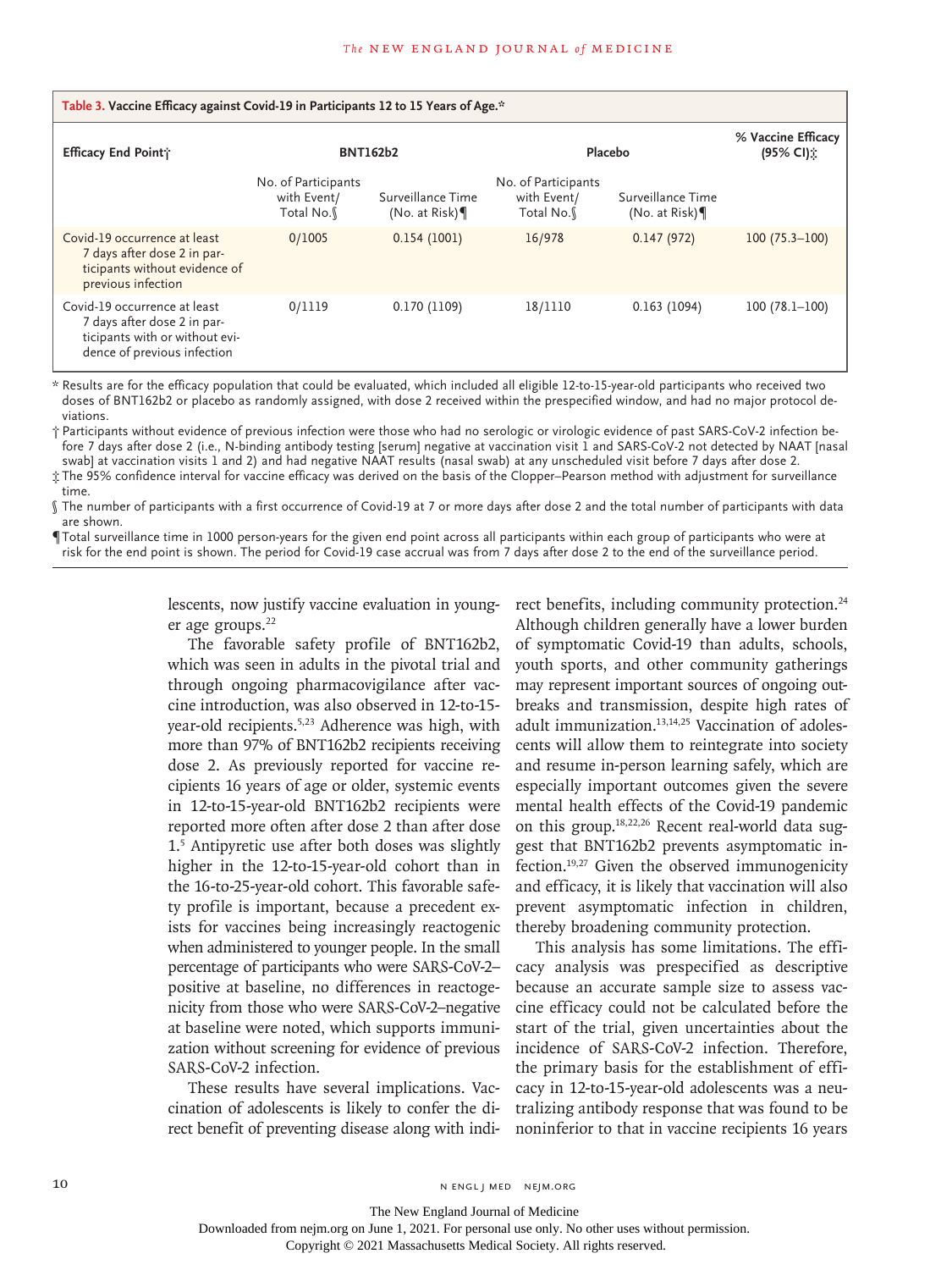of age or older, for whom efficacy had been 12 to 15 years of age reported in this analysis, shown.5 This report includes safety data through 1 month of follow-up after dose 2 for some participants. Data on longer-term safety and the duration of efficacy and antibody responses in children are not yet available.

Although racial and ethnic diversity was lower among the 12-to-15-year-old participants than among those who were 16 years of age or older, vaccine efficacy in the latter age cohort is consistent among racial and ethnic subgroups,<sup>5</sup> and a similar pattern is likely in the younger cohort. All 12-to-15-year-old participants in this trial were enrolled at U.S. sites, whereas the 16-to-25-year-old participants were recruited globally. In the immunogenicity subset, however, all participants in both age cohorts were from the United States. The testing laboratory supply limitation resulted in fewer than anticipated participants in the immunogenicity analyses; however, even with the smaller sample size and lower power, the trial still established noninferiority of the immune response. Although some participants received other vaccinations during the trial period, we did not formally examine concomitant vaccination with BNT162b2 and other vaccines received during adolescence. These results do not determine whether BNT162b2 vaccination prevents asymptomatic infection or transmission of SARS-CoV-2; asymptomatic surveillance is ongoing in this age group.

Given the safety, immune response, and efficacy of the BNT162b2 vaccine in adolescents studies are ongoing to evaluate these measures in younger children and in other special populations, such as pregnant women.

Supported by BioNTech and Pfizer.

Disclosure forms provided by the authors are available with the full text of this article at NEJM.org.

A data sharing statement provided by the authors is available with the full text of this article at NEJM.org.

We thank Sheena Hunt, who wrote the first draft of the manuscript under direction from the authors, and Tricia Newell and Philippa Jack (all from ICON) for medical writing and editorial assistance with an earlier version of the manuscript, which was funded by Pfizer; all the participants who volunteered for this trial; the members of the data and safety monitoring committee — Jonathan Zenilman, Kathryn Edwards, Lawrence Stanberry, Robert Belshe, and Steven G. Self — who have been reviewing the trial safety data on a weekly basis; Greg Adams, Negar Aliabadi, Mohanish Anand, Fred Angulo, Ayman Ayoub, Melissa Bishop-Murphy, Mark Boaz, Christopher Bowen, Salim Bouguermouh, Donna Boyce, Sarah Burden, Andrea Cawein, Patrick Caubel, Darren Cowen, Kimberly Ann Cristall, Michael Cruz, Daniel Curcio, Carmel Devlin, Niesha Foster, Luis Jodar, Stephen Kay, Esther Ladipo, Marie-Pierre Hellio Le Graverand-Gastineau, Juleen Gayed, Jacqueline Lowenberg, Rod MacKenzie, Robert Maroko, Jason McKinley, Tracey Mellelieu, Brendan O'Neill, Jason Painter, Sohil Patel, Elizabeth Paulukonis, Allison Pfeffer, Katie Puig, Kimberly Rarrick, Balaji Prabu Raja, Kellie Lynn Richardson, Elizabeth Rogers, Melinda Rottas, Charulata Sabharwal, Vilas Satishchandran, Harpreet Seehra, Judy Sewards, Helen Smith, Uzma Sarwar, David Swerdlow, Elisa Harkins Tull, Sarah Tweedy, Erica Weaver, John Wegner, Jenah West, David C. Whritenour, Fae Wooding, Emily Worobetz, Nita Zalavadia, Liping Zhang, and Lefteris Zolotas, all from Pfizer, for their contributions to this work; the Pfizer Vaccines Clinical Assay Team, the Pfizer Vaccines Assay Development Team, and all of the Pfizer colleagues not named here who contributed to the success of this trial; Corinna Rosenbaum, Christian Miculka, Andreas Kuhn, Ferdia Bates, Paul Strecker, Ruben Rizzi, Martin Bexon, Eleni Lagkadinou, and Alexandra Kemmer-Brück (all from BioNTech); and Dietmar Katinger and Andreas Wagner (both from Polymun).

## **References**

**1.** World Health Organization. Coronavirus disease (COVID-19) dashboard. 2021 (https://covid19.who.int/).

**2.** Pfizer Manufacturing Belgium NV. Pfizer-BioNTech COVID-19 vaccine: fact sheet for healthcare providers administering vaccine (vaccination providers). 2021 (http://labeling.pfizer.com/ShowLabeling .aspx?id=14471).

**3.** Walsh EE, Frenck RW Jr, Falsey AR, et al. Safety and immunogenicity of two RNA-based Covid-19 vaccine candidates. N Engl J Med 2020;383:2439-50.

**4.** Sahin U, Muik A, Vogler I, et al. BNT162b2 induces SARS-CoV-2-neutralising antibodies and T cells in humans. December 11, 2020 (https://www.medrxiv .org/content/10.1101/2020.12.09 .20245175v1). preprint.

**5.** Polack FP, Thomas SJ, Kitchin N, et al. Safety and efficacy of the BNT162b2 mRNA

Covid-19 vaccine. N Engl J Med 2020;383: 2603-15.

**6.** FDA takes key action in fight against COVID-19 by issuing emergency use authorization for first COVID-19 vaccine. News release of the Food and Drug Administration, Silver Spring, MD, December 11, 2020 (https://www.fda.gov/news -events/press-announcements/fda-takes -key-action-fight-against-covid-19-issuing -emergency-use-authorization-first-covid -19).

**7.** Coronavirus (COVID-19) update: FDA authorizes Pfizer-BioNTech COVID-19 vaccine for emergency use in adolescents in another important action in fight against pandemic. News release of the Food and Drug Administration, Silver Spring, MD, May 10, 2021 (https://www.fda.gov/news -events/press-announcements/ coronavirus-covid-19-update-fda

-authorizes-pfizer-biontech-covid-19 -vaccine-emergency-use).

**8.** World Health Organization. Status of COVID-19 vaccines within WHO EUL/PQ evaluation process. March 23, 2021 (https://extranet.who.int/pqweb/sites/ default/files/documents/Status\_COVID \_VAX\_23March2021\_0.pdf).

**9.** European Medicines Agency. Authorised COVID-19 vaccines. 2021 (https:// www.ema.europa.eu/en/human -regulatory/overview/public-health -threats/coronavirus-disease-covid-19/ treatments-vaccines/vaccines-covid-19/ covid-19-vaccines-authorised#authorised -covid-19-vaccines-section).

**10.** Food and Drug Administration. COV-ID-19 vaccines. 2021 (https://www.fda.gov/ emergency-preparedness-and-response/ coronavirus-disease-2019-covid-19/covid -19-vaccines).

The New England Journal of Medicine

Downloaded from nejm.org on June 1, 2021. For personal use only. No other uses without permission.